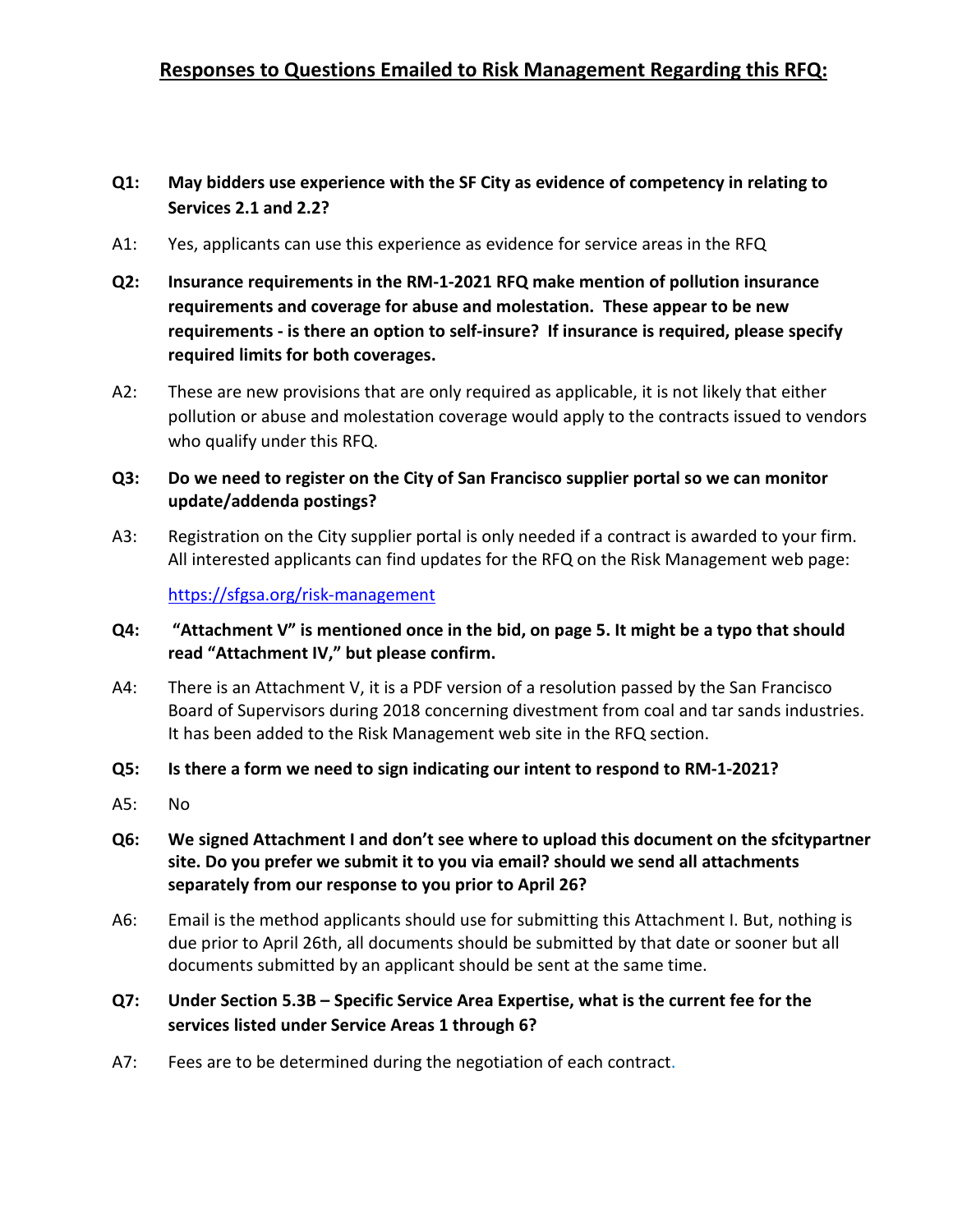- **Q8: Under Section 5.3B, for Service Area 5, how many certificates of insurance are issued annually?**
- A:8 Less than 500
- **Q9: What additional services would your ideal risk management partner provide?**
- A9: To be determined on an as needed basis.
- **Q10: Can you please share with us a summary of your Risk Transfer spend (Insurance Premiums) over the last three years?**
- A10: The amount spent during the most recent year was about \$25M.
- **Q11: Have you experienced any major claim events or challenges in claim handling?**
- A11: Yes.
- **Q12: Please confirm that a bidder does not need to comply with LBE outreach and advertisement requirements to respond to the RFQ.**
- A12: LBE compliance requirements and procedures have changed and are now administered when a vendor is both determined to be qualified via this process and is subsequently offered a contract, but prior to the execution of such a contract.
- **Q13: The RFQ calls for insurance broker and risk management services with the only specific technology reference being certificate issuing. Assuming that I am reading this correctly, I'm unsure how to proceed as we qualify for only a subset of the requirements but also provide services that extend beyond the requirements stated in the RFQ. Would you please provide guidance/clarification?**
- A13: The RFQ speaks to more than just certificate issuing. One service speaks directly to certificate and policy tracking software. Please note applicants may be deemed qualified for eligibility for a contract even if they apply for only a single service area. Please be sure to address what is written in the description of that service area in the RFQ document.
- **Q14: What are the City of San Francisco's top 3 most important strategic risk management priorities/initiatives over the next 3-5 years? What major capital construction projects are planned over the next 3-5 years? What is the anticipated total construction values for these projects? When you inventory and model your operational risks, what are the top three areas of concern for you? What is the goal and/or motivation in issuing this RFP? Can you share what inspired this decision? What metrics do you use to define a successful brokerage partnership? What analytical tools do you use to determine your company's risk capacity, risk appetite, risk tolerance for discreet risks and how do you ensure that your risk financing program is aligned accordingly?**
- A14: This RFQ is a process designed to create a pool of qualified vendors for the City's Risk Management Division to select for potential contracts. As the RFQ states, inclusion in the pool does not guarantee the awarding of a contract. Answers to these questions are not essential for applicants to be able to respond to this RFQ.